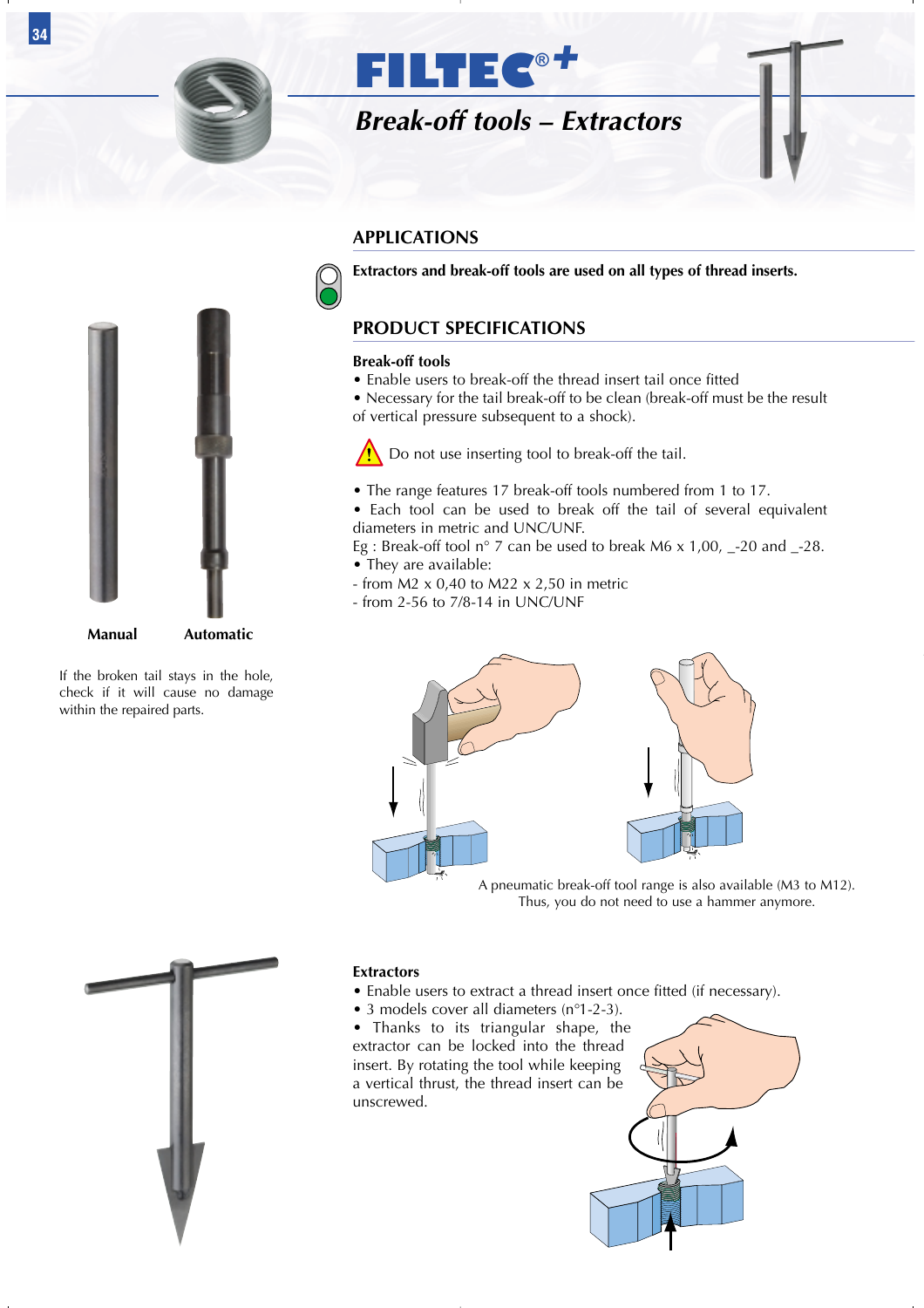

 $\mathbf{I}$ 

### **PRODUCT RANGE**

For a specific diameter, the break-off tool can  $\angle$  be different according to the kind of thread insert installed (FILTEC<sup>+</sup> or LOCKFIL<sup>+</sup>) because of the polygonal turns of the LOCKFIL<sup>+</sup>.

| Ex: | FILTEC <sup>+</sup> M4 $\times$ 0,70 | break-off tool N°4 |  |
|-----|--------------------------------------|--------------------|--|
|     | LOCKFIL <sup>+</sup> M4 x 0,70       | break-off tool N°3 |  |

| <b>METRIC</b>                                                                                                                                                                                                                                                                                                                                                                                                                                                                         |                                                                                                                                                                                                                                         | <b>Break-off tool</b><br>FILTEC <sup>+</sup><br><b>FILTEC</b>                                                                                                                                                                                                                                                                                                                                                                                                                                                                                                                                |                                                                                                                                                                                                                                        | <b>Break-off tool</b><br>LOCKFIL <sup>+</sup><br><b>LOCKFIL</b>                                                                                                                                                                                                                                                                                                                                                                                                                                                                                                            | <b>UNC</b><br><b>UNF</b>                                                                                                                                                                                                                                                                                                                                                                |                                                                                                                                                                       | <b>Break-off tool</b><br>FILTEC <sup>+</sup><br><b>FILTEC</b>                                                                                                                                                                                                                                                                                                                                                                                                                                      |                                                                                                                                                            | <b>Break-off tool</b><br>LOCKFIL <sup>+</sup><br><b>LOCKFIL</b>                                                                                                                                                                                                                                                                                                                                                                                                                                    |
|---------------------------------------------------------------------------------------------------------------------------------------------------------------------------------------------------------------------------------------------------------------------------------------------------------------------------------------------------------------------------------------------------------------------------------------------------------------------------------------|-----------------------------------------------------------------------------------------------------------------------------------------------------------------------------------------------------------------------------------------|----------------------------------------------------------------------------------------------------------------------------------------------------------------------------------------------------------------------------------------------------------------------------------------------------------------------------------------------------------------------------------------------------------------------------------------------------------------------------------------------------------------------------------------------------------------------------------------------|----------------------------------------------------------------------------------------------------------------------------------------------------------------------------------------------------------------------------------------|----------------------------------------------------------------------------------------------------------------------------------------------------------------------------------------------------------------------------------------------------------------------------------------------------------------------------------------------------------------------------------------------------------------------------------------------------------------------------------------------------------------------------------------------------------------------------|-----------------------------------------------------------------------------------------------------------------------------------------------------------------------------------------------------------------------------------------------------------------------------------------------------------------------------------------------------------------------------------------|-----------------------------------------------------------------------------------------------------------------------------------------------------------------------|----------------------------------------------------------------------------------------------------------------------------------------------------------------------------------------------------------------------------------------------------------------------------------------------------------------------------------------------------------------------------------------------------------------------------------------------------------------------------------------------------|------------------------------------------------------------------------------------------------------------------------------------------------------------|----------------------------------------------------------------------------------------------------------------------------------------------------------------------------------------------------------------------------------------------------------------------------------------------------------------------------------------------------------------------------------------------------------------------------------------------------------------------------------------------------|
| Ø and<br>nominal pitch                                                                                                                                                                                                                                                                                                                                                                                                                                                                | $N^{\circ}$                                                                                                                                                                                                                             | <b>CODE</b>                                                                                                                                                                                                                                                                                                                                                                                                                                                                                                                                                                                  | $N^{\circ}$                                                                                                                                                                                                                            | <b>CODE</b>                                                                                                                                                                                                                                                                                                                                                                                                                                                                                                                                                                | Ø and<br>nominal pitch                                                                                                                                                                                                                                                                                                                                                                  | $N^{\circ}$                                                                                                                                                           | <b>CODE</b>                                                                                                                                                                                                                                                                                                                                                                                                                                                                                        | $N^{\circ}$                                                                                                                                                | <b>CODE</b>                                                                                                                                                                                                                                                                                                                                                                                                                                                                                        |
| M 2 x 0,40<br>M 2,5 x 0,45<br>M 3 x 0,50<br>M 3,5 x 0,60<br>M 4 x 0,70<br>M 5 x 0,80<br>M 6 x 1,00<br>M 7 x 1,00<br>M 8 x 1,00<br>M 8 x 1,25<br>M 9 x 1,25<br>M 10 x 1,00<br>M 10 x 1,25<br>M 10 x 1,50<br>M 11 x 1,50<br>M 12 x 1,00<br>M 12 x 1,25<br>M 12 x 1,50<br>M 12 x 1,75<br>M 14 x 1,50<br>M 14 x 2,00<br>M 16 x 1,50<br>M 16 x 2,00<br>M 18 x 1,50<br>M 18 x 2,00<br>M 18 x 2,50<br>M 20 x 1,50<br>M 20 x 2,00<br>M 20 x 2,50<br>M 22 x 1,50<br>M 22 x 2,00<br>M 22 x 2,50 | ı<br>L<br>3<br>3<br>4<br>6<br>$\overline{\phantom{a}}$<br>8<br>9<br>9<br>10<br>$\mathbf{1}$<br>$\mathbf{1}$<br>$\mathbf{1}$<br>12<br>13<br>13<br>13<br>12<br>14<br>14<br>15<br>15<br>16<br>16<br>15<br>17<br>17<br>16<br>17<br>17<br>17 | 264 010 000 00<br>264 010 000 00<br>264 030 000 00<br>264 030 000 00<br>264 040 000 00<br>264 060 000 00<br>264 070 000 00<br>264 080 000 00<br>264 090 000 00<br>264 090 000 00<br>264 100 000 00<br>264 110 000 00<br>264 110 000 00<br>264 110 000 00<br>264 120 000 00<br>264 130 000 00<br>264 130 000 00<br>264 130 000 00<br>264 120 000 00<br>264 140 000 00<br>264 140 000 00<br>264 150 000 00<br>264 150 000 00<br>264 160 000 00<br>264 160 000 00<br>264 150 000 00<br>264 170 000 00<br>264 170 000 00<br>264 160 000 00<br>264 170 000 00<br>264 170 000 00<br>264 170 000 00 | $\blacksquare$<br>1<br>$\mathbf 2$<br>3<br>3<br>5<br>6<br>7<br>8<br>8<br>9<br>$\mathbf{1}$<br>$\mathbf{1}$<br>10<br>$\mathbf{1}$<br>13<br>13<br>12<br>12<br>14<br>14<br>15<br>15<br>16<br>16<br>15<br>17<br>17<br>16<br>17<br>17<br>17 | 264 010 000 00<br>264 020 000 00<br>264 030 000 00<br>264 030 000 00<br>264 050 000 00<br>264 060 000 00<br>264 070 000 00<br>264 080 000 00<br>264 080 000 00<br>264 090 000 00<br>264 110 000 00<br>264 110 000 00<br>264 100 000 00<br>264 110 000 00<br>264 130 000 00<br>264 130 000 00<br>264 120 000 00<br>264 120 000 00<br>264 140 000 00<br>264 140 000 00<br>264 150 000 00<br>264 150 000 00<br>264 160 000 00<br>264 160 000 00<br>264 150 000 00<br>264 170 000 00<br>264 170 000 00<br>264 160 000 00<br>264 170 000 00<br>264 170 000 00<br>264 170 000 00 | <b>UNC</b><br>$2 - 56$<br>$4 - 40$<br>$5-40$<br>$6 - 32$<br>$8 - 32$<br>10-24<br>$1/4 - 20$<br>$5/16 - 18$<br>$3/8 - 16$<br>$7/16 - 14$<br>$1/2 - 13$<br>$9/16 - 12$<br>$5/8 - 11$<br>$3/4 - 10$<br>$7/8 - 9$<br><b>UNF</b><br>$6 - 40$<br>$8 - 36$<br>10-32<br>$1/4 - 28$<br>$5/16 - 24$<br>$3/8 - 24$<br>$7/16 - 20$<br>$1/2 - 20$<br>$9/16-18$<br>$5/8 - 18$<br>$3/4-16$<br>$7/8-14$ | L<br>3<br>3<br>3<br>5<br>4<br>7<br>8<br>10<br>$\mathbf{1}$<br>13<br>14<br>14<br>16<br>17<br>3<br>4<br>5<br>7<br>9<br>$\mathbf{1}$<br>12<br>14<br>14<br>15<br>17<br>17 | 264 010 000 00<br>264 030 000 00<br>264 030 000 00<br>264 030 000 00<br>264 050 000 00<br>264 040 000 00<br>264 070 000 00<br>264 080 000 00<br>264 100 000 00<br>264 110 000 00<br>264 130 000 00<br>264 140 000 00<br>264 140 000 00<br>264 160 000 00<br>264 170 000 00<br>264 030 000 00<br>264 040 000 00<br>264 050 000 00<br>264 070 000 00<br>264 090 000 00<br>264 110 000 00<br>264 120 000 00<br>264 140 000 00<br>264 140 000 00<br>264 150 000 00<br>264 170 000 00<br>264 170 000 00 | 1<br>2<br>3<br>3<br>4<br>4<br>7<br>8<br>9<br>$\mathbf{1}$<br>12<br>14<br>14<br>16<br>17<br>2<br>3<br>4<br>7<br>8<br>10<br>11<br>13<br>14<br>15<br>16<br>17 | 264 010 000 00<br>264 020 000 00<br>264 030 000 00<br>264 030 000 00<br>264 040 000 00<br>264 040 000 00<br>264 070 000 00<br>264 080 000 00<br>264 090 000 00<br>264 110 000 00<br>264 120 000 00<br>264 140 000 00<br>264 140 000 00<br>264 160 000 00<br>264 170 000 00<br>264 020 000 00<br>264 030 000 00<br>264 040 000 00<br>264 070 000 00<br>264 080 000 00<br>264 100 000 00<br>264 110 000 00<br>264 130 000 00<br>264 140 000 00<br>264 150 000 00<br>264 160 000 00<br>264 170 000 00 |

# **METRIC UNC-UNF**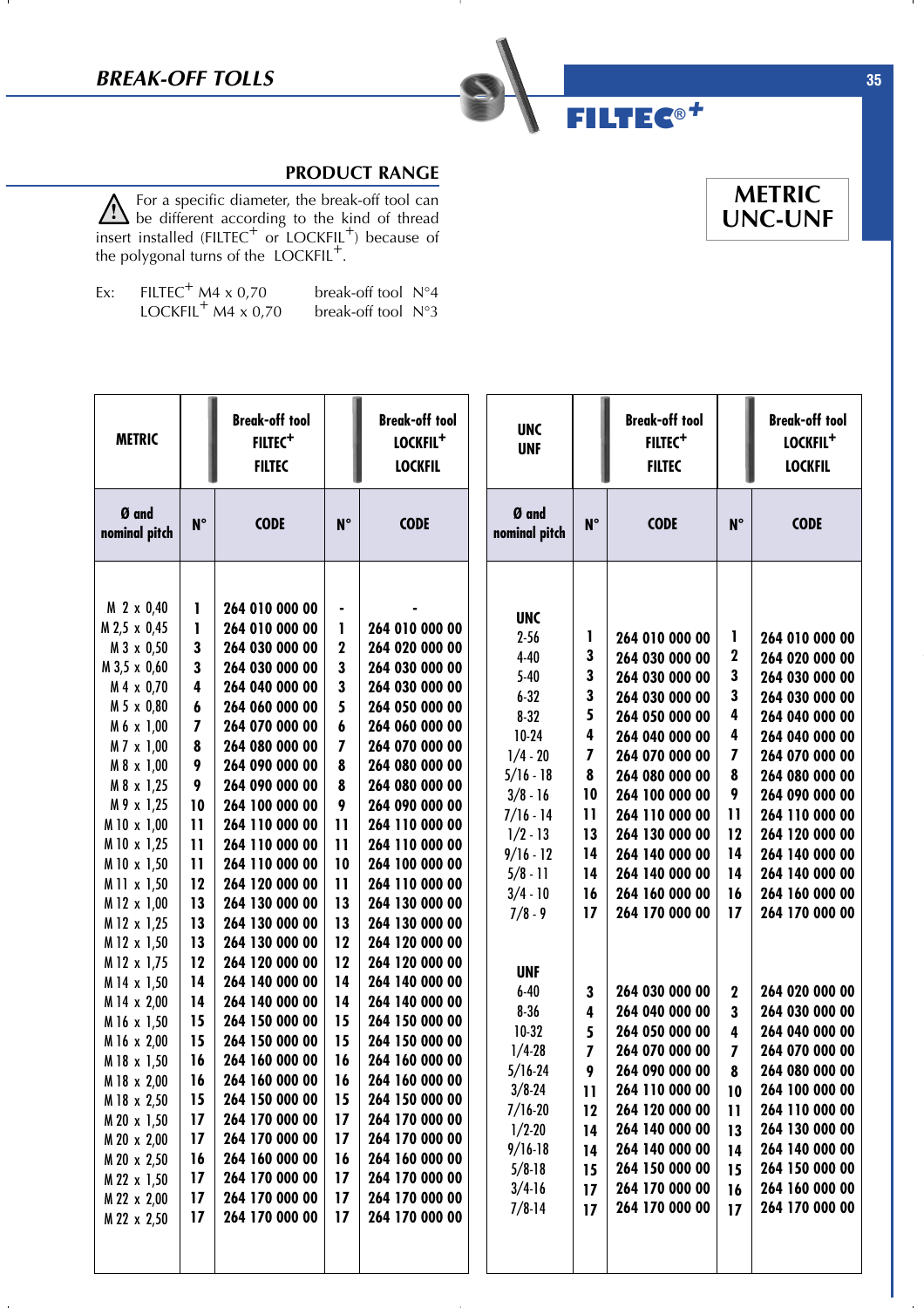**BSP BSW-BSF**

| <b>BSP</b><br><b>BSW</b> |             | <b>Break-off tool</b><br>FILTEC <sup>+</sup> |  |  |  |
|--------------------------|-------------|----------------------------------------------|--|--|--|
| Ø and<br>nominal pitch   | $N^{\circ}$ | <b>CODE</b>                                  |  |  |  |
| <b>BSP</b>               |             |                                              |  |  |  |
| $1/8 - 28$               | 11          | 264 110 000 00                               |  |  |  |
| $1/4-19$                 | 14          | 264 140 000 00                               |  |  |  |
| $3/8 - 19$               | 15          | 264 150 000 00                               |  |  |  |
| $1/2 - 14$               | 17          | 264 170 000 00                               |  |  |  |
| $5/8 - 14$               | 17          | 264 170 000 00                               |  |  |  |
| <b>BSW</b>               |             |                                              |  |  |  |
| $1/4 - 20$               | 7           | 264 070 000 00                               |  |  |  |
| $5/16-18$                | 8           | 264 080 000 00                               |  |  |  |
| $3/8 - 16$               | 10          | 264 100 000 00                               |  |  |  |
| $7/16-14$                | 11          | 264 110 000 00                               |  |  |  |
| $1/2 - 12$               | 12          | 264 120 000 00                               |  |  |  |
| $9/16-12$                | 14          | 264 140 000 00                               |  |  |  |
| $5/8-11$                 | 14          | 264 140 000 00                               |  |  |  |
| $3/4 - 10$               | 16          | 264 160 000 00                               |  |  |  |
| $7/8-9$                  | 17          | 264 170 000 00                               |  |  |  |

**FILTEC®***+*

- 11

| <b>BSF</b>             |           | <b>Break-off tool</b><br>$FILTEC+$ |  |  |  |
|------------------------|-----------|------------------------------------|--|--|--|
| Ø and<br>nominal pitch | <b>N°</b> | <b>CODE</b>                        |  |  |  |
|                        |           |                                    |  |  |  |
| <b>BSF</b>             |           |                                    |  |  |  |
| $1/4 - 26$             | 7         | 264 070 000 00                     |  |  |  |
| $5/16 - 22$            | 9         | 264 090 000 00                     |  |  |  |
| $3/8 - 20$             | 10        | 264 100 000 00                     |  |  |  |
| $7/16-18$              | 12        | 264 120 000 00                     |  |  |  |
| $1/2-16$               | 13        | 264 130 000 00                     |  |  |  |
| $9/16-16$              | 14        | 264 140 000 00                     |  |  |  |
| $5/8 - 14$             | 15        | 264 150 000 00                     |  |  |  |
| $3/4-12$               | 16        | 264 160 000 00                     |  |  |  |
| $7/8-11$               | 17        | 264 170 000 00                     |  |  |  |
|                        |           |                                    |  |  |  |

| <b>METRIC</b>                                             | Automatic break-off tool FILTEC <sup>+</sup>                                                                                                                                                       |  |  |  |
|-----------------------------------------------------------|----------------------------------------------------------------------------------------------------------------------------------------------------------------------------------------------------|--|--|--|
| Ø                                                         | <b>CODE</b>                                                                                                                                                                                        |  |  |  |
| 2<br>2,5<br>3<br>4<br>5<br>6<br>8<br>10<br>12<br>14<br>16 | 039 02 000 000<br>039 02 500 000<br>039 03 000 000<br>039 04 000 000<br>039 05 000 000<br>039 06 000 000<br>039 08 000 000<br>039 10 000 000<br>039 12 000 000<br>039 14 000 000<br>039 16 000 000 |  |  |  |

**36**